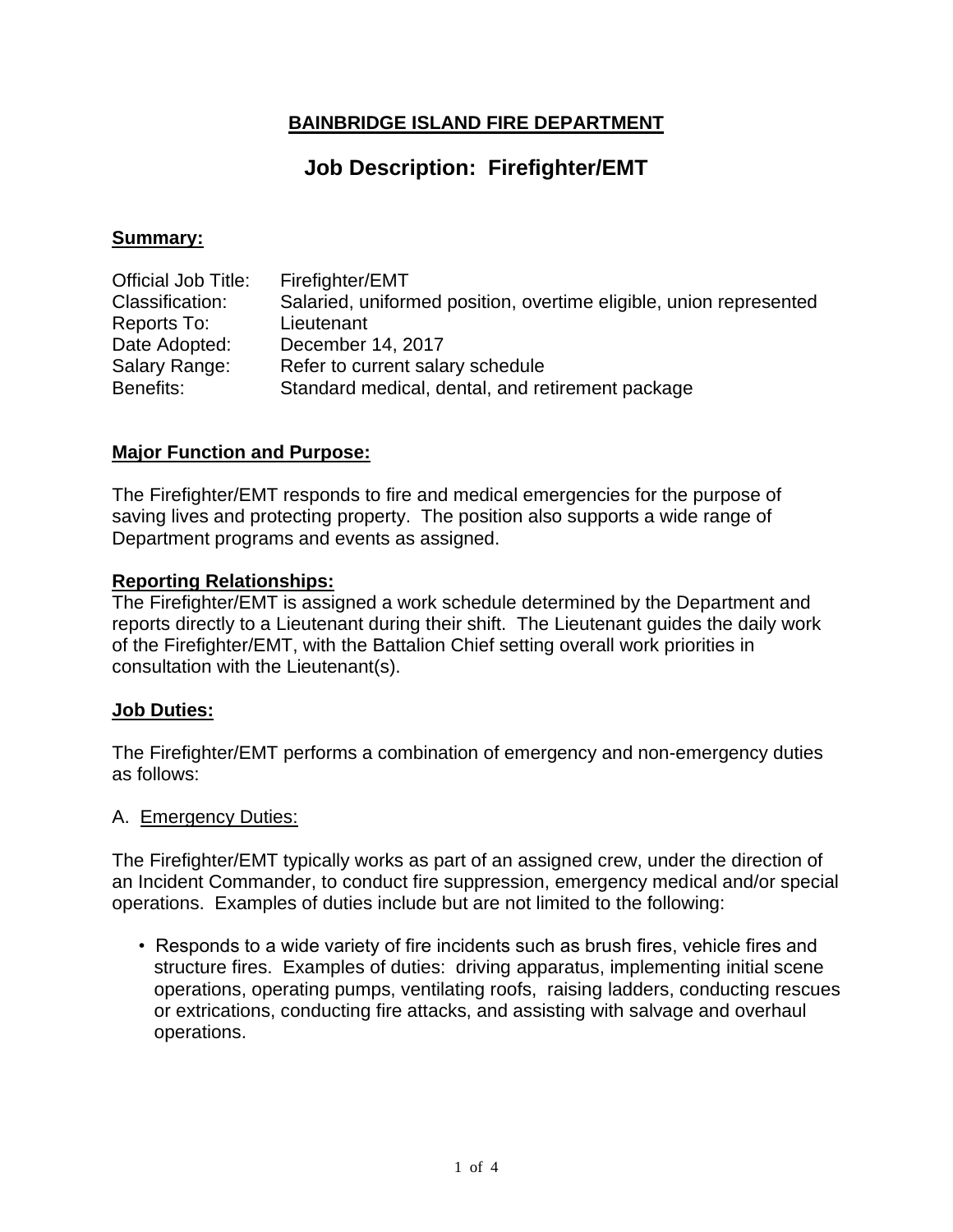- Responds to wide variety of emergency medical incidents. Provides medical care to patients consistent with EMT training. Supports Paramedics on advanced life support emergency responses.
- Assists on incidents requiring special operations, consistent with level of training and as determined by the Department.
- Assists with coordination of emergency operations, e.g., requesting information over the radio, restricting access to hazardous areas, being alert for unsafe situations.
- Conducts field investigations of outdoor burn complaints or potential fire hazards.
- Assists with fire investigations when requested.
- May supervise other responders at scenes when directed by Incident Commander. May also assume the role of Incident Commander until higher ranking emergency responder arrives on scene.
- Assists Lieutenant in completing incident forms and related paperwork to close out emergency response.

## B. Non-Emergency Duties:

Non-emergency duties may vary depending on Department priorities and needs, as well as the background experiences and skills of the Firefighter/EMT. Examples of duties include but are not limited to the following:

- Supports the implementation of the Department's recruiting and training programs.
- Researches and develops pre-incident fire plans for various buildings in the community.
- Conducts company level fire inspections.
- Conducts equipment, facility and apparatus inspections to insure safety and response readiness. Also performs routine maintenance and/or testing of equipment, facilities and apparatus.
- Provides support to Department Programs such as Community Risk Reduction.
- In the absence of the assigned Officer, assumes supervisory responsibility for volunteer firefighters and ride-alongs.
- Attends internal meetings, represents the Department at external meetings (when requested), and helps prepare annual budgets and work programs.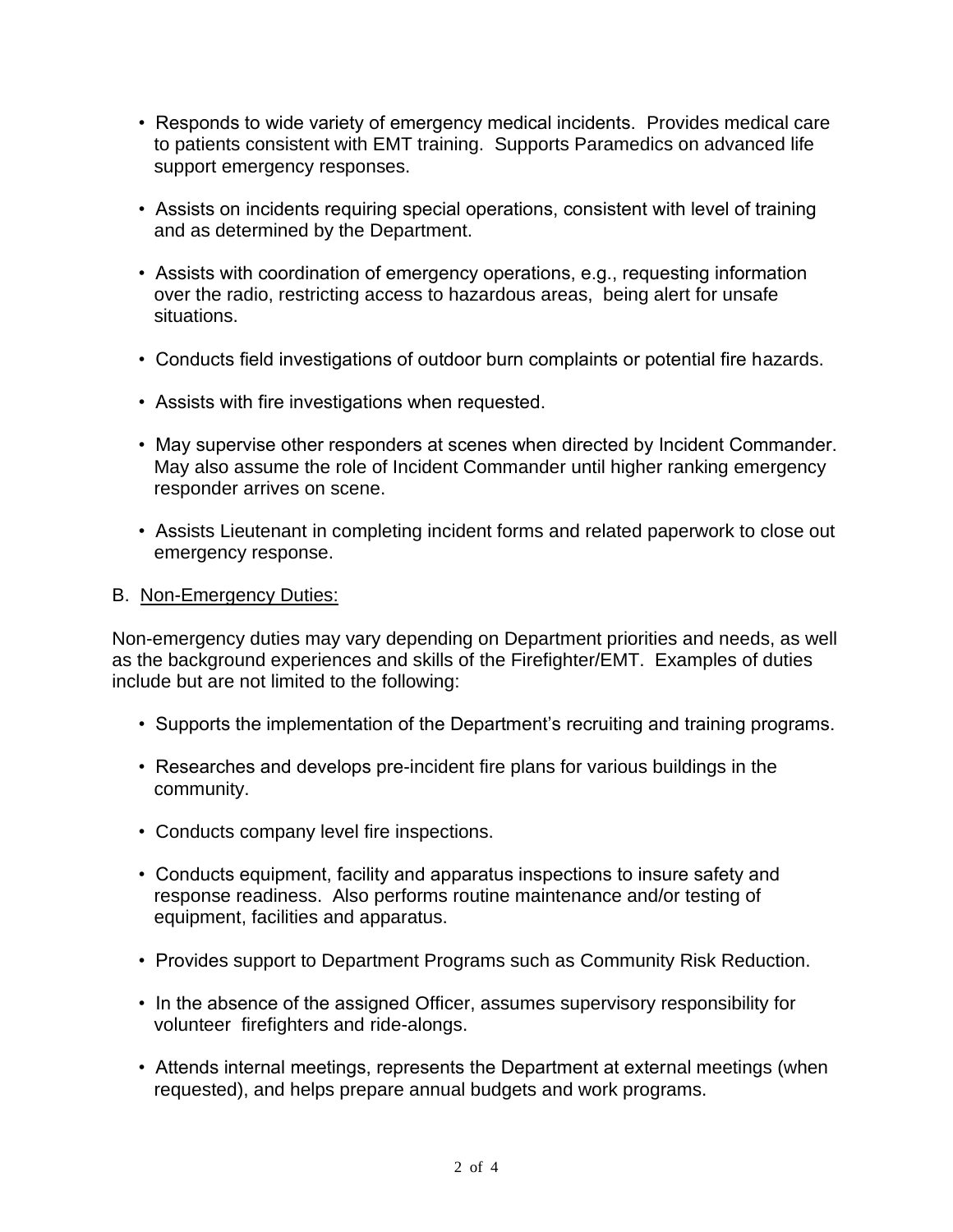- Participates in Department sponsored public events or activities, e.g., Station Tours, Fun Fair and Annual Pancake Breakfast.
- Other duties and special projects as assigned.

## **Qualifications:**

- (1) Required Qualifications:
	- IFSAC Firefighter I certification at time of appointment (minimum 240 hour basic firefighter training academy must accompany certification)
	- High School Diploma (or GED)
	- Valid Washington State EMT certification (or must be obtained prior to start date of employment)
	- Valid Washington State Driver's License (or must be obtained prior to start date of employment)
	- Successful completion of CPAT physical agility test
	- Acknowledges that a FF/EMT may apply for a FF/Inspector position. Also acknowledges that FF/EMTs hired after October 1, 2008 may be appointed to the FF/Inspector position by the Fire Chief.
- (2) Desirable Qualifications:
	- One or more years of experience as firefighter/EMT (volunteer or paid position).
	- Working knowledge of Island geography, street addresses, structures, and government agencies.
	- Working knowledge of Department emergency operations and standard operating guidelines.
	- Has good mechanical/technical aptitude and abilities.

## (3) Personal Attributes:

The position requires a mature, self-confident individual who has the interpersonal skills to work well with all members of the organization and the general public. The individual is expected to work with limited supervision, demonstrate initiative on projects, show a willingness to learn new information, be a problem solver, and exercise good judgment. The individual should be dependable and able to maintain their emotional self-control in stressful situations. The individual should be able to accept advice and constructive criticism, follow rules and regulations, and adapt to changing working conditions. The individual should convey a positive, professional attitude and contribute to the general well being of the Department. The individual should embrace the mission, vision and values of the Department. The individual should be dedicated to continuing their education and applying new ideas and techniques.